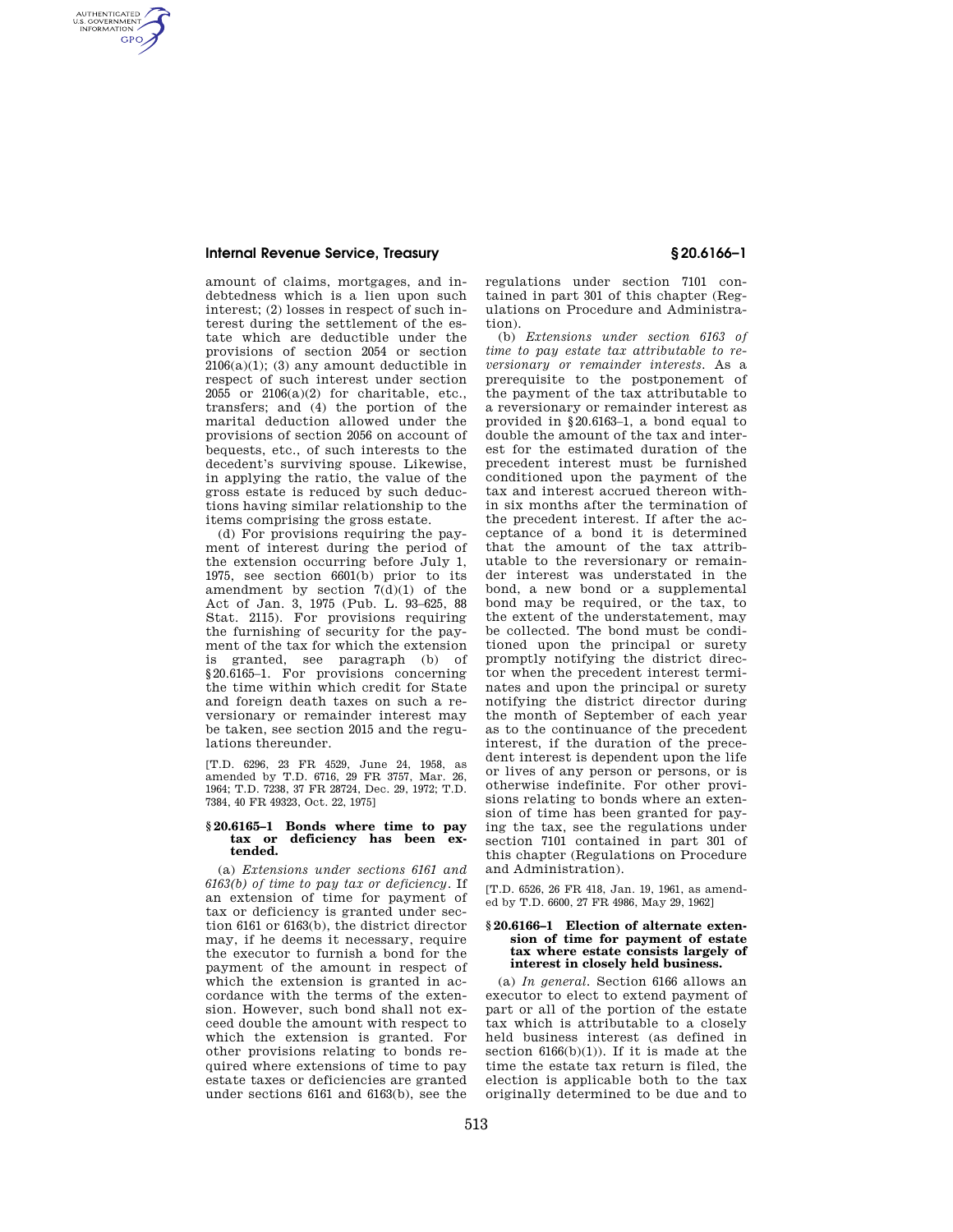certain deficiencies. If no election is made when the estate tax return is filed, up to the full amount of certain later deficiencies (but not any tax originally determined to be due) may be paid in installments.

(b) *Time and manner of election.* The election provided under section 6166(a) is made by attaching to a timely filed estate tax return a notice of election containing the following information:

(1) The decedent's name and taxpayer identification number as they appear on the estate tax return;

(2) The amount of tax which is to be paid in installments;

(3) The date selected for payment of the first installment;

(4) The number of annual installments, including the first installment, in which the tax is to be paid;

(5) The properties shown on the estate tax return which constitute the closely held business interest (identified by schedule and item number); and

(6) The facts which formed the basis for the executor's conclusion that the estate qualifies for payment of the estate tax in installments.

In the absence of a statement in the notice of election as to the amount of tax to be paid in installments, the date selected for payment of the first installment, or the number of installments, the election is presumed to be for the maximum amount so payable and for payment thereof in 10 equal installments, the first of which is due on the date which is 5 years after the date prescribed in section 6151(a) for payment of estate tax.

(c) *Treatment of certain deficiencies*— (1) *No election before assessment of deficiency.* Where a deficiency is assessed and no election, including a protective election, has been made under section  $6166(a)$  to pay any tax in installments. the executor may elect under section 6166(h) to pay the portion of the deficiency attributable to the closely held business interest in installments. However, this is true only if the estate qualifies under section 6166 based upon values as finally determined (or agreed to following examination of a return). Such an election is exercised by filing a notice of election with the Internal Revenue Service office where the estate tax return was filed. The notice of

# **§ 20.6166–1 26 CFR Ch. I (4–1–10 Edition)**

election must be filed within 60 days after issuance of notice and demand for payment of the deficiency, and it must contain the same information as is required under paragraph (b) of this section. The notice of election is to be accompanied by payment of the amount of tax and interest, the date for payment of which has arrived as determined under paragraphs (e) and (f) of this section, plus any amount of unpaid tax and interest which is not attributable to the closely held business interest and which is not eligible for further extension (or currently extended) under another section (other than section 6166A).

(2) *Election made with estate tax return.*  If the executor makes an election under section 6166(a) (other than a protective election) at the time the estate tax return is filed and a deficiency is later assessed, the portion of the deficiency which is attributable to the closely held business interest (but not any accrued interest thereon) will be prorated to the installments payable pursuant to the original section 6166(a) election. Any part of the deficiency prorated to an installment, the date for payment of which has arrived, is due upon notice and demand. Interest for any such period, including the deferral period, is payable upon notice and demand.

(3) *Portion of deficiency attributable to closely held business interest.* Only that portion of any deficiency which is attributable to a closely held business interest may be paid in installments under section 6166. The amount of any deficiency which is so attributable is the difference between the amount of tax which the executor has previously elected to pay in installments under section 6166 and the maximum amount of tax which the executor could have elected to pay in installments on the basis of a return which reflects the adjustments that resulted in the deficiency.

(d) *Protective election.* A protective election may be made to defer payment of any portion of tax remaining unpaid at the time values are finally determined (or agreed to following examination of a return) and any deficiencies attributable to the closely held business interest (within the meaning of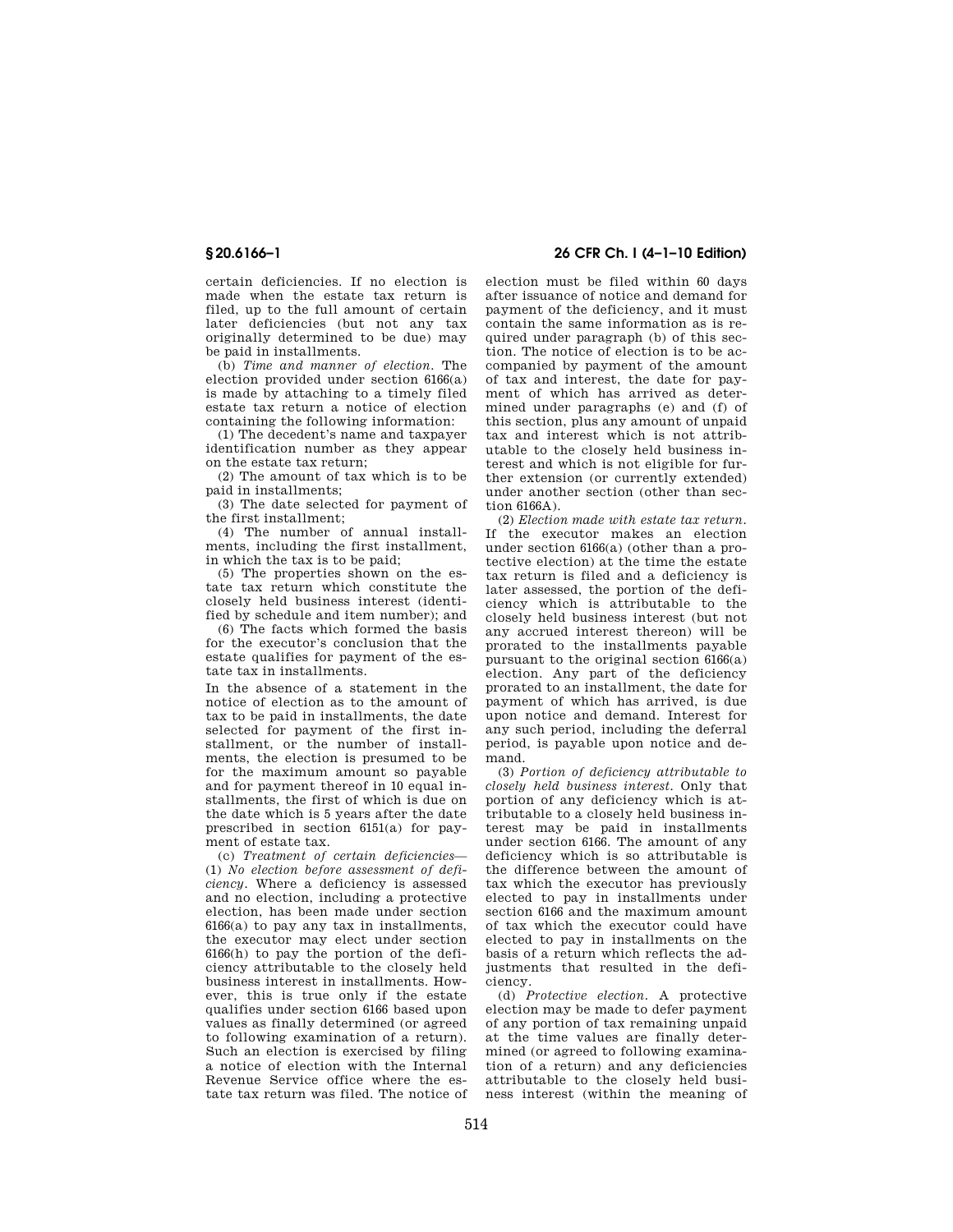# **Internal Revenue Service, Treasury § 20.6166–1**

paragraph (c)(3) of this section). Extension of tax payments pursuant to this election is contingent upon final values meeting the requirements of section 6166. A protective election does not, however, extend the time for payment of any amount of tax. Rules for such extensions are contained in sections 6161, 6163, and 6166A. A protective election is made by filing a notice of election with a timely filed estate tax return stating that the election is being made. Within 60 days after values are finally determined (or agreed to following examination of a return), a final notice of election which sets forth the information required under paragraph (b) of this section must be filed with the Internal Revenue Service office where the original estate tax return was filed. That notice of final election is to be accompanied by payment of any amount of previously unpaid tax and interest, the date for payment of which has arrived as determined under paragraphs (e) and (f) of this section, plus any amount of unpaid tax and interest which is not attributable to the closely held business interest and which is not eligible for further extension (or currently extended) under another section (other than section 6166A).

(e) *Special rules*—(1) *Effect of deficiencies and protective elections upon payment.* Upon election to extend the time for payment of a deficiency or upon final determination of values following a protective election, the executor must prorate the tax or deficiency attributable to the closely held business interest among all installments. All amounts attributed to installments which would have been due had the election been made at the time the tax was due to be paid under section 6151(a) and all accrued interest must be paid at the time the election is made.

(2) *Determination of date for payment of first installment.* The executor may defer payment of tax (but not interest) for any period up to 5 years from the date determined under section 6151(a) for payment of the estate tax. The date chosen for payment of the first installment of tax is not required to be on an annual anniversary of the original due date of the tax; however, it must be the date within any month which corresponds to the day of the month determined under section 6151(a).

(f) *Rule for computing interest.* Section 6601(j) provides a special 4 percent interest rate for the amount of tax (including deficiencies) which is to be paid in installments under section 6166. This special interest rate applies only to that amount of tax which is to be paid in installments and which does not exceed the limitation of section  $6601(j)(2)$ . Where payment of a greater amount of tax than is subject to section  $6601(j)(2)$  is extended under section 6166, each installment is deemed to be comprised of both tax subject to the 4 percent interest rate and tax subject to the rate otherwise prescribed by section 6621. The percentage of any installment subject to the special 4 percent rate is equal to the percentage of the total tax payable in installments which is subject to the 4 percent rate. Where an election is made under the provisions of paragraphs (b) or (c) (1) of this section, the 4 percent rate applies from the date on which the estate tax was originally due to be paid. If only a protective election is made, section 6601(j) applies to the amount which is to be paid in installments, limited to the amount of any deficiency, from the due date for payment of estate tax. After the date upon which the section 6166 election is made final, section 6601(j) applies to the entire amount to be paid in installments.

(g) *Relation of sections 6166 and 6166A.*  No election may be made under section 6166 if an election under section 6166A applies with respect to an estate. For example, no election can be made under section 6166(h) where an executor has made an election under section 6166A. If an election is timely made under either section 6166 or section 6166A, however, a protective election can be made under the other section at the same time. If the executor then files a timely notice of final election under the section protectively elected and pays any amounts determined to be due currently following final determination of (or agreement as to) estate tax values, the original election under the other provision will be deemed never to have applied to the estate.

(h) *Special rule for estates for which elections under section 6166 are made on*